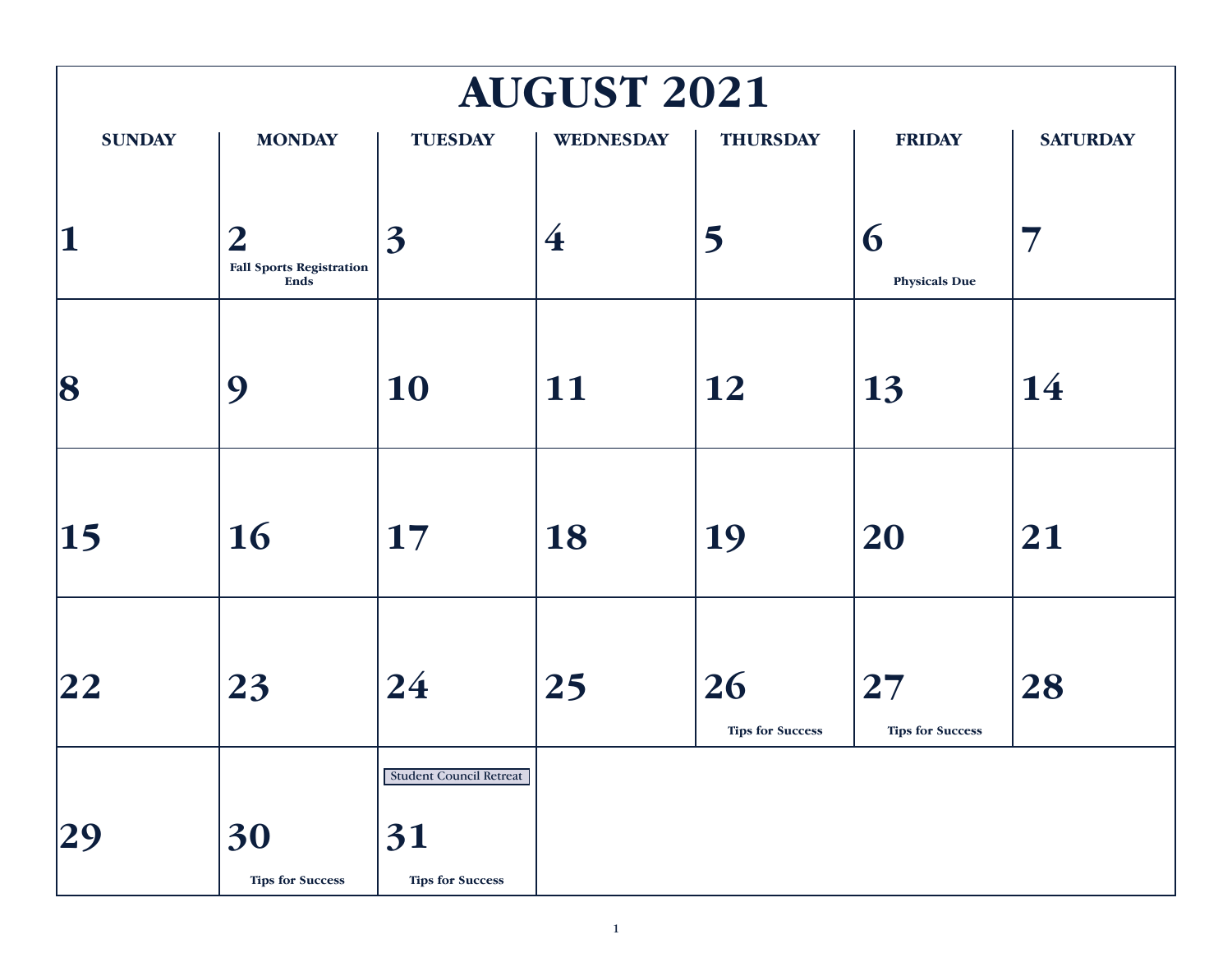| <b>SEPTEMBER 2021</b>                                                                                                                                                                                                                                                                                                                                          |                                                    |                                                                                      |                                                                                                                        |                                                                                |                                                                                                                |                                                                         |  |  |
|----------------------------------------------------------------------------------------------------------------------------------------------------------------------------------------------------------------------------------------------------------------------------------------------------------------------------------------------------------------|----------------------------------------------------|--------------------------------------------------------------------------------------|------------------------------------------------------------------------------------------------------------------------|--------------------------------------------------------------------------------|----------------------------------------------------------------------------------------------------------------|-------------------------------------------------------------------------|--|--|
| <b>SUNDAY</b>                                                                                                                                                                                                                                                                                                                                                  | <b>MONDAY</b>                                      | <b>TUESDAY</b>                                                                       | <b>WEDNESDAY</b>                                                                                                       | <b>THURSDAY</b>                                                                | <b>FRIDAY</b>                                                                                                  | <b>SATURDAY</b>                                                         |  |  |
| <sup>†</sup> DAILY SCHEDULE CALENDAR <sup>†</sup><br>CBA has six different schedules which are identified by the letters "A" to "F." For example, on<br>September 10, we will follow the "B" schedule. In case of an unlisted holiday, such as snow<br>holidays, we will follow the schedule as printed on this calendar.<br>$H =$ Holiday<br>$I = In-service$ |                                                    |                                                                                      | 1<br>$\mathbf I$<br><b>Student Council Retreat</b>                                                                     | 2 1                                                                            | $3^{\circ}$<br>H                                                                                               | 4                                                                       |  |  |
| $0 =$ Orientation                                                                                                                                                                                                                                                                                                                                              |                                                    | $X = Exam$                                                                           | <b>New Teacher Inservice</b>                                                                                           | <b>Teacher Orientation</b>                                                     |                                                                                                                |                                                                         |  |  |
|                                                                                                                                                                                                                                                                                                                                                                | 6 <sub>H</sub>                                     | $\mathbf{O}$                                                                         | 80                                                                                                                     | 9<br>$\mathbf A$                                                               | 10B                                                                                                            | 11                                                                      |  |  |
|                                                                                                                                                                                                                                                                                                                                                                | <b>Labor Day</b><br>(Holiday)                      | <b>Early Dismissal</b><br>12:30PM<br>Freshmen/Sophomore<br><b>Orientation</b>        | <b>Early Dismissal</b><br>12:30PM<br><b>Junior/Senior Orientation</b><br><b>Senior Parent</b><br><b>Guidance Night</b> | <b>First Day of Class</b>                                                      | <b>Mass of the Holy Spirit</b><br>(Induction Liturgical<br>Ministers)                                          |                                                                         |  |  |
| 12                                                                                                                                                                                                                                                                                                                                                             | 13c                                                | 14 <sub>D</sub>                                                                      | 15E                                                                                                                    | 16F                                                                            | 17A                                                                                                            | 18                                                                      |  |  |
|                                                                                                                                                                                                                                                                                                                                                                | <b>Mothers' Club Meeting</b><br>7:30PM Cafeteria   | <b>Student Council Meeting</b><br>7:45AM                                             | <b>Enrichment Club Fair</b>                                                                                            | <b>Father's Club</b><br>7:00PM Alumni Hall<br><b>Fall NHS applications due</b> | <b>President's Reception for</b><br>Freshmen and<br><b>New Parents</b><br>Freshmen Run &<br><b>Welcome Day</b> | <b>Campus Tours</b><br><b>Hall of Fame</b>                              |  |  |
| 19                                                                                                                                                                                                                                                                                                                                                             | 20B                                                | 21c                                                                                  | 22p                                                                                                                    | 23E                                                                            | 24F                                                                                                            | 25                                                                      |  |  |
|                                                                                                                                                                                                                                                                                                                                                                | <b>Board of Trustees</b><br>4:00PM                 | <b>Student Council</b><br><b>Meeting</b><br>7:45AM<br><b>Lasallian Youth Service</b> | <b>Back to School Night for</b><br>Freshmen/Sophomore<br><b>Parents</b><br>Enrichment                                  | <b>Freshmen Naviance</b><br><b>Assembly</b>                                    | <b>Junior Tie Ceremony</b>                                                                                     | <b>Campus Tours</b><br><b>Montana Service</b><br>September 25-October 1 |  |  |
| $\sim$<br><b>26</b>                                                                                                                                                                                                                                                                                                                                            | $\mathbf A$                                        | 28 B                                                                                 | 29                                                                                                                     | <b>30 D</b>                                                                    |                                                                                                                |                                                                         |  |  |
|                                                                                                                                                                                                                                                                                                                                                                | <b>Winter Sports</b><br><b>Registration Begins</b> | <b>Scholarship Awards</b><br><b>Student Council Meeting</b><br>7:45AM                | <b>Academy Oath</b><br>Convocation                                                                                     | <b>Senior Health Assembly</b>                                                  |                                                                                                                |                                                                         |  |  |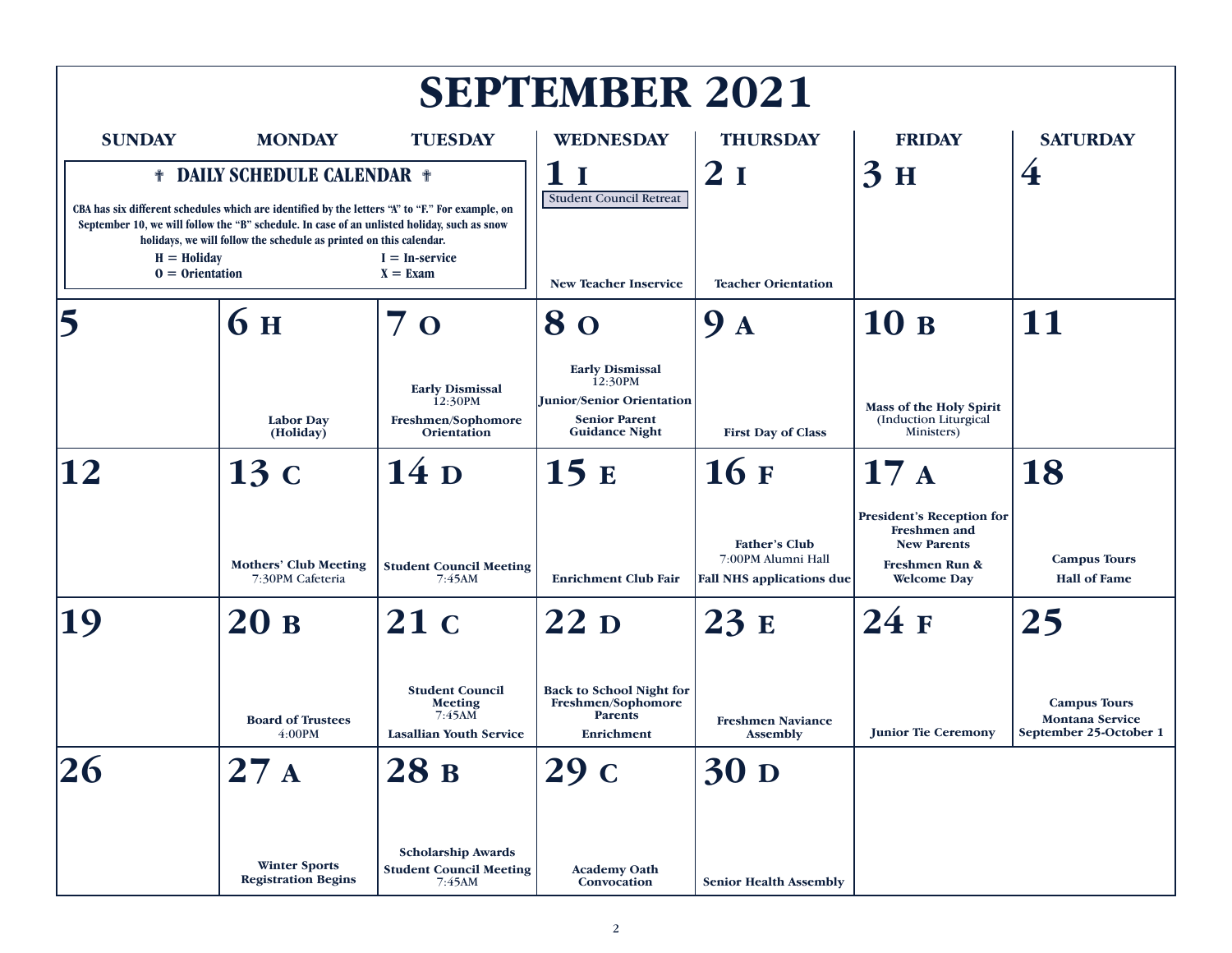| <b>OCTOBER 2021</b>                              |                                                                                                           |                                                                                                 |                                                                                               |                                         |                                                             |                                            |  |  |
|--------------------------------------------------|-----------------------------------------------------------------------------------------------------------|-------------------------------------------------------------------------------------------------|-----------------------------------------------------------------------------------------------|-----------------------------------------|-------------------------------------------------------------|--------------------------------------------|--|--|
| <b>SUNDAY</b>                                    | <b>MONDAY</b>                                                                                             | <b>TUESDAY</b>                                                                                  | <b>WEDNESDAY</b>                                                                              | <b>THURSDAY</b>                         | <b>FRIDAY</b><br>1E                                         | <b>SATURDAY</b><br>$\overline{\mathbf{2}}$ |  |  |
| 3                                                | 4F                                                                                                        | 5A                                                                                              | <b>6</b> B                                                                                    | 7c                                      | <b>8D</b>                                                   | 9                                          |  |  |
| <b>Open House</b>                                | <b>Brother Andrew O'Gara</b><br><b>Memorial Golf Outing</b><br><b>Mother's Club</b><br>7:30PM Alumni Hall | <b>Student Council Meeting</b><br>$7:45 \text{ AM}$<br><b>Lasallian Youth Service</b>           | Mid Qtr. Checkpoint<br><b>Enrichment</b><br><b>Freshmen Parent</b><br><b>Guidance Night</b>   |                                         | <b>Big Brother Social</b>                                   |                                            |  |  |
| 10                                               | 11 H                                                                                                      | 12 <sub>I</sub>                                                                                 | 13x                                                                                           | 14E                                     | 15F                                                         | <b>16</b>                                  |  |  |
|                                                  | <b>Columbus Day</b><br>(Holiday)                                                                          | <b>Faculty Inservice</b>                                                                        | <b>Early Dismissal</b><br>12:30PM<br>Fac. Meeting<br>12:45PM<br><b>PSAT/Freshmen Oath Day</b> | <b>Father's Club</b><br>7PM Alumni Hall | Sophomore Retreat<br><b>Student Council Dance</b><br>7-10PM |                                            |  |  |
| 17                                               | 18 A                                                                                                      | 19 в                                                                                            | 20 с                                                                                          | 21p                                     | 22E                                                         | 23                                         |  |  |
|                                                  |                                                                                                           | Sophomore Retreat<br><b>Student Council Meeting</b><br>7:45AM<br><b>Lasallian Youth Service</b> | Enrichment                                                                                    |                                         |                                                             | <b>Campus Tours</b>                        |  |  |
| $\overline{\bf 24}$<br><b>Mother's Club Fall</b> | 25F                                                                                                       | 26A                                                                                             | 27B                                                                                           | 28 с                                    | 29 D                                                        | 30                                         |  |  |
| Luncheon<br>31                                   |                                                                                                           | <b>Respect Life Assembly</b><br><b>Student Council Meeting</b><br>7:45AM                        |                                                                                               |                                         |                                                             |                                            |  |  |
|                                                  |                                                                                                           | <b>Junior Parent Guidance</b><br><b>Night</b>                                                   | Enrichment                                                                                    |                                         | <b>Halloween Costume Day</b>                                | <b>Entrance Exam</b>                       |  |  |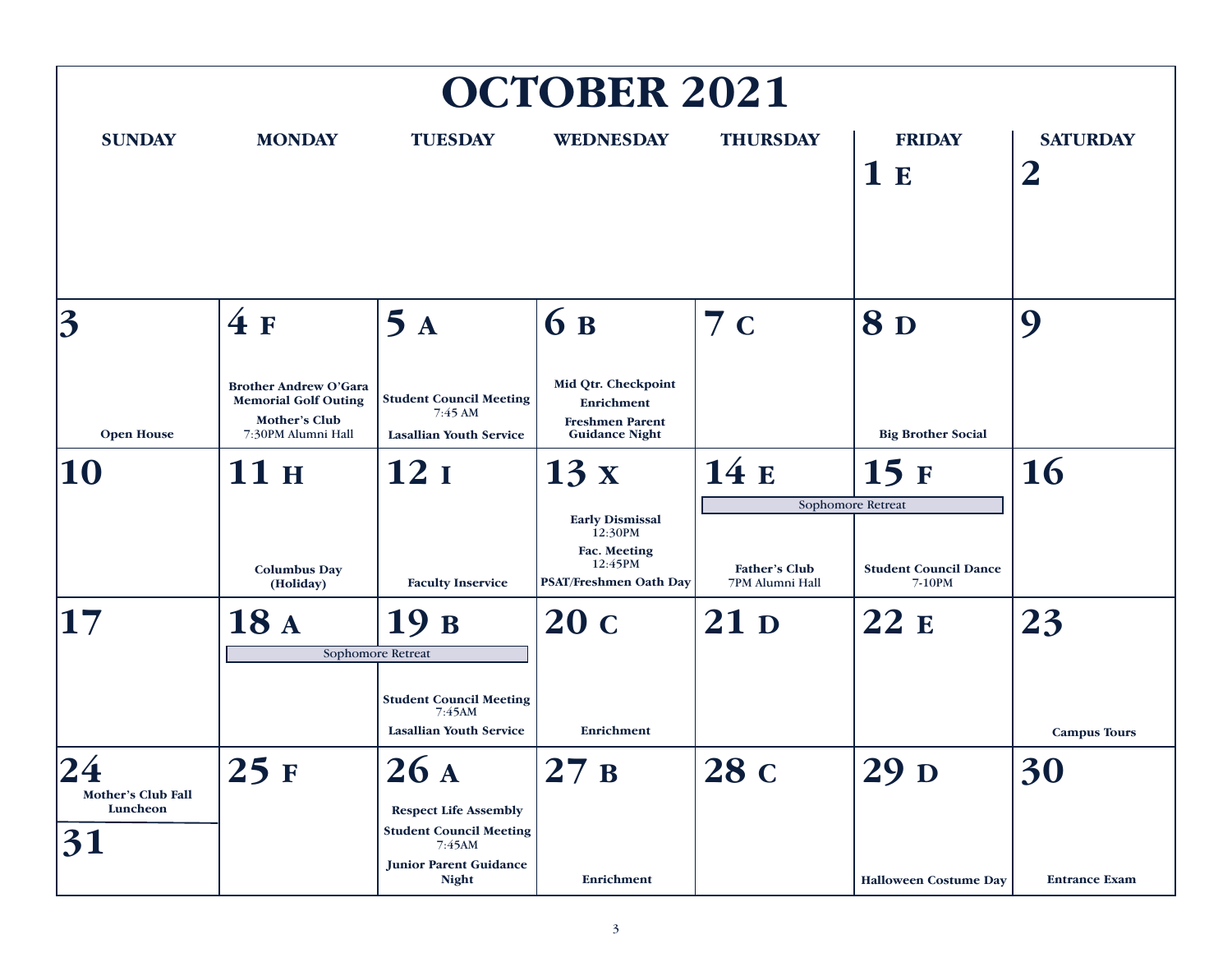|                       |                                                                                                       |                                                                                                                                                                     | <b>NOVEMBER 2021</b>                                             |                                                                                    |                                            |                      |
|-----------------------|-------------------------------------------------------------------------------------------------------|---------------------------------------------------------------------------------------------------------------------------------------------------------------------|------------------------------------------------------------------|------------------------------------------------------------------------------------|--------------------------------------------|----------------------|
| <b>SUNDAY</b>         | <b>MONDAY</b>                                                                                         | <b>TUESDAY</b>                                                                                                                                                      | <b>WEDNESDAY</b>                                                 | <b>THURSDAY</b>                                                                    | <b>FRIDAY</b>                              | <b>SATURDAY</b>      |
|                       | 1E                                                                                                    | 2F                                                                                                                                                                  | $\overline{3}$<br>$\mathbf{A}$                                   | 4B                                                                                 | 5c                                         | $\mathbf 6$          |
|                       | <b>Hunger</b><br><b>Banquet/Thanksgiving</b>                                                          |                                                                                                                                                                     |                                                                  |                                                                                    |                                            | Fall Drama           |
|                       | <b>Food Drive Begins</b><br><b>All Saints Day Litugy</b><br>Winter<br><b>Sports Registration Ends</b> | <b>Student Council Meeting</b><br>7:45AM<br><b>Lasallian Youth Service</b>                                                                                          | Enrichment                                                       |                                                                                    | <b>First Marking Period</b><br><b>Ends</b> | <b>Campus Tours</b>  |
|                       | <b>8</b> D                                                                                            | 9<br>${\bf E}$                                                                                                                                                      | <b>10F</b>                                                       | 11A                                                                                | 12B                                        | 13                   |
| <b>Fall Drama</b>     |                                                                                                       |                                                                                                                                                                     |                                                                  |                                                                                    | <b>Junior Retreat</b>                      |                      |
|                       |                                                                                                       |                                                                                                                                                                     |                                                                  |                                                                                    | Fall Drama                                 |                      |
|                       | Mother's Club<br>7:30PM Alumni Hall                                                                   | <b>Student Council Meeting</b><br>7:45AM                                                                                                                            | <b>Marking Period 1 Grades</b><br>Due<br><b>Enrichment</b>       |                                                                                    |                                            | <b>Entrance Exam</b> |
| 14                    | 15c                                                                                                   | 16 <sub>D</sub><br><b>Junior Retreat</b>                                                                                                                            | 17E                                                              | <b>18F</b><br><b>Delayed Opening</b><br>for Students/Faculty<br><b>Meeting</b>     | 19 <sub>A</sub>                            | 20                   |
| Montana Nov 13-Nov 19 |                                                                                                       | <b>Student Council Meeting</b><br>7:45AM<br><b>Lasallian Youth Service</b>                                                                                          | <b>Fall Sports Awards</b><br>6:30PM Theater<br><b>Enrichment</b> | <b>Father's Club</b><br>7:00PM Alumni Hall<br><b>Parent Teacher</b><br>Conferences | <b>Middle School Model UN</b>              | <b>Campus Tours</b>  |
| 21                    | 22B                                                                                                   | 23c                                                                                                                                                                 | 24p                                                              | 25H                                                                                | 26 <sub>H</sub>                            | 27                   |
|                       |                                                                                                       | <b>Student Council Meeting</b><br>7:45AM<br><b>Thanksgiving Prayer</b><br><b>Service</b>                                                                            | <b>Early Dismissal</b><br>12:30PM                                | <b>Thanksgiving Day</b><br>(Holiday)                                               |                                            |                      |
|                       | 29 E<br><b>Winter Coat</b><br><b>Drive Begins</b>                                                     | 30<br>F<br>Senior Overnight<br>Retreat<br><b>Student Council Meeting</b><br>7:45AM<br><b>Christmas Decorating</b><br>with Parents<br><b>Lasallian Youth Service</b> |                                                                  |                                                                                    |                                            |                      |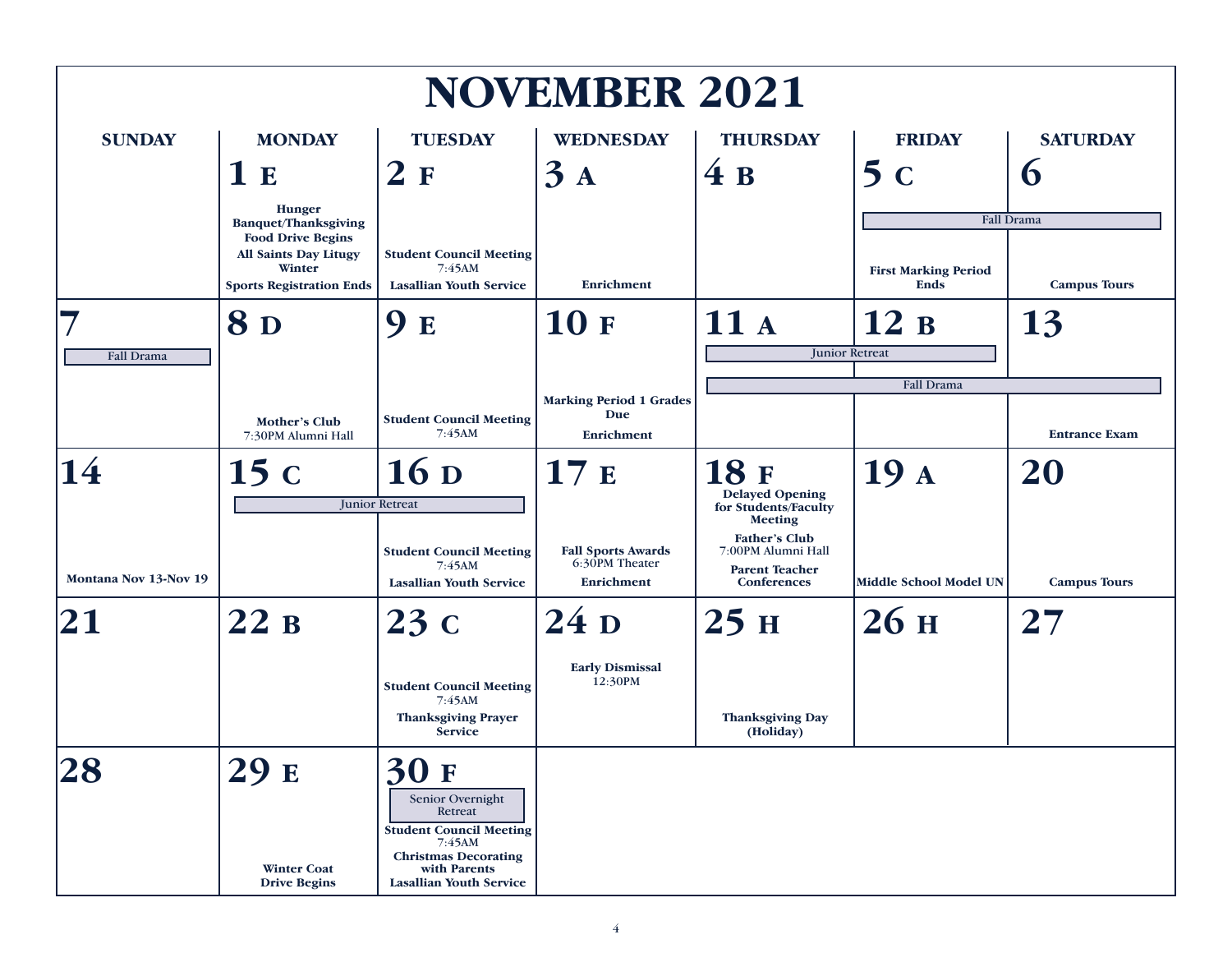| <b>DECEMBER 2021</b> |                                                                        |                                                                            |                                                                                                                                 |                                 |                                 |                                   |  |  |
|----------------------|------------------------------------------------------------------------|----------------------------------------------------------------------------|---------------------------------------------------------------------------------------------------------------------------------|---------------------------------|---------------------------------|-----------------------------------|--|--|
| <b>SUNDAY</b>        | <b>MONDAY</b>                                                          | <b>TUESDAY</b>                                                             | <b>WEDNESDAY</b><br>1A                                                                                                          | <b>THURSDAY</b><br>2B           | <b>FRIDAY</b><br>3c             | <b>SATURDAY</b><br>$\overline{4}$ |  |  |
|                      |                                                                        |                                                                            | <b>Overnight Senior Retreat</b><br>Enrichment                                                                                   |                                 |                                 |                                   |  |  |
|                      | 6 D                                                                    | 7E                                                                         | <b>8F</b>                                                                                                                       | <b>9</b> A                      | 10 в                            | 11                                |  |  |
|                      | <b>Board of Trustees Meeting</b><br>4:00PM                             | <b>Student Council Meeting</b><br>7:45AM<br><b>Lasallian Youth Service</b> | <b>Career Day</b><br>Pot of Gold<br><b>Mid Quarter Checkpoint</b><br><b>Immaculate Conception</b><br>Liturgy/Big Brother Social | <b>Winter Concert</b><br>7:00PM | <b>Overnight Senior Retreat</b> | <b>Campus Tours</b>               |  |  |
| 12                   | 13c                                                                    | 14 <sub>D</sub>                                                            | 15E                                                                                                                             | <b>16 F</b>                     | 17A                             | 18                                |  |  |
|                      | Mother/Father's Club<br><b>Liturgy and Reception</b><br>7:00pm Theater | <b>Student Council Meeting</b><br>7:45AM<br><b>Lasallian Youth Service</b> | Enrichment                                                                                                                      |                                 |                                 |                                   |  |  |
| 19                   | 20B                                                                    | 21c<br><b>Advent Prayer Service</b><br><b>Club Photo Day</b>               | 22H                                                                                                                             | 23H                             | 24H                             | 25                                |  |  |
|                      | <b>Christmas Movie Night</b>                                           | <b>Student Council Meeting</b><br>7:45AM                                   |                                                                                                                                 |                                 |                                 | Christmas                         |  |  |
| 26                   | 27H                                                                    | <b>28 H</b>                                                                | 29 H                                                                                                                            | 30 H                            | 31 <sub>H</sub>                 |                                   |  |  |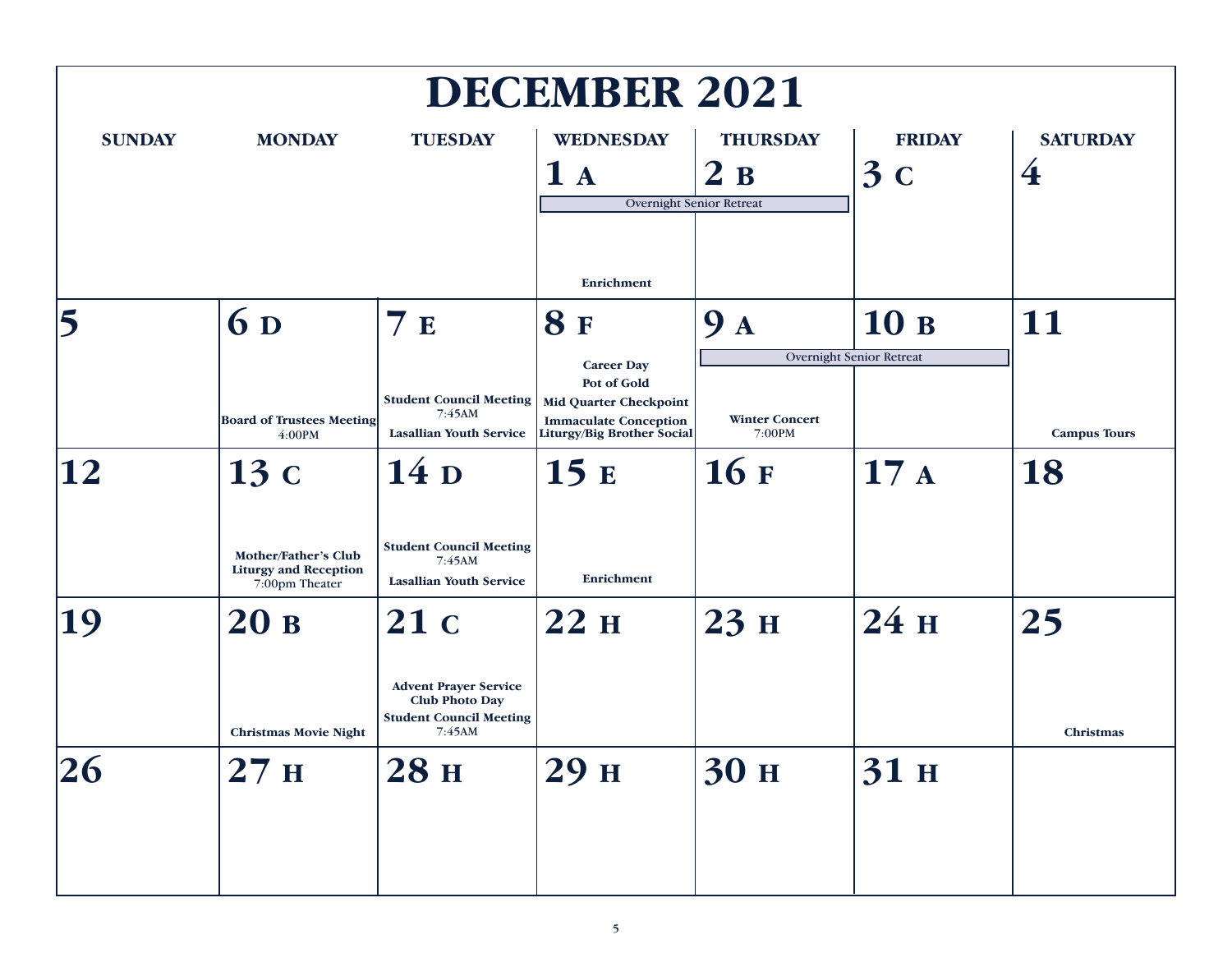| <b>JANUARY 2022</b>                |                                                                                       |                                                                                                    |                                                                              |                                                                     |                                                                                              |                                             |  |  |
|------------------------------------|---------------------------------------------------------------------------------------|----------------------------------------------------------------------------------------------------|------------------------------------------------------------------------------|---------------------------------------------------------------------|----------------------------------------------------------------------------------------------|---------------------------------------------|--|--|
| <b>SUNDAY</b>                      | <b>MONDAY</b>                                                                         | <b>TUESDAY</b>                                                                                     | <b>WEDNESDAY</b>                                                             | <b>THURSDAY</b>                                                     | <b>FRIDAY</b>                                                                                | <b>SATURDAY</b><br>Ш                        |  |  |
| $\overline{\mathbf{2}}$            | 3D                                                                                    | 4E                                                                                                 | 5F                                                                           | <b>6 A</b>                                                          | 7B                                                                                           | New Year's Day<br>8                         |  |  |
|                                    | <b>Classes Resume</b>                                                                 | <b>Student Council Meeting</b><br>7:45AM                                                           | Enrichment                                                                   |                                                                     | <b>Italian Culture Society</b><br><b>Befana Dinner</b>                                       |                                             |  |  |
| $\boldsymbol{Q}$                   | 10 с                                                                                  | 11 <sub>D</sub>                                                                                    | 12E                                                                          | 13F                                                                 | 14A                                                                                          | 15                                          |  |  |
|                                    | Mother's Club<br>7:30PM Alumni Hall                                                   | <b>Student Council Meeting</b><br>7:45AM<br><b>Lasallian Youth Service</b>                         | Enrichment                                                                   | <b>Student Council</b><br><b>Candidate Applications</b><br>due      | <b>Second Marking Period</b><br><b>Ends</b><br><b>NHS Applications due</b>                   |                                             |  |  |
| <b>16</b>                          | 17 <sub>H</sub>                                                                       | 18x                                                                                                | 19x                                                                          | 20 <sub>I</sub>                                                     | 21x                                                                                          | 22                                          |  |  |
|                                    | <b>Martin Luther</b><br>King, Jr. Day<br>(Holiday)                                    | <b>Early Dismissal</b><br>12:30PM<br><b>EXAMS</b><br>World Lang/Comp<br><b>Sci/Music, Theology</b> | <b>Early Dismissal</b><br>12:30PM<br><b>EXAMS</b><br><b>English, Science</b> | <b>Faculty Inservice</b><br><b>Father's Club</b><br>7PM Alumni Hall | <b>Early Dismissal</b><br>12:30PM<br><b>EXAMS</b><br>History/Business,<br><b>Mathematics</b> |                                             |  |  |
| 23                                 | <b>Rating Day</b><br>No Classes<br><b>Spring Sports</b><br><b>Registration Begins</b> | 25B                                                                                                | 26c                                                                          | 27 <sub>D</sub>                                                     | <b>28 E</b>                                                                                  | 29                                          |  |  |
| 30<br><b>Catholic Schools Week</b> | 31<br>F                                                                               | <b>Student Council Meeting</b><br>7:45AM<br><b>Lasallian Youth Service</b>                         | <b>First Semester</b><br><b>Grades Due</b><br>Enrichment                     |                                                                     |                                                                                              | <b>Mother's Club Winter</b><br>Extravaganza |  |  |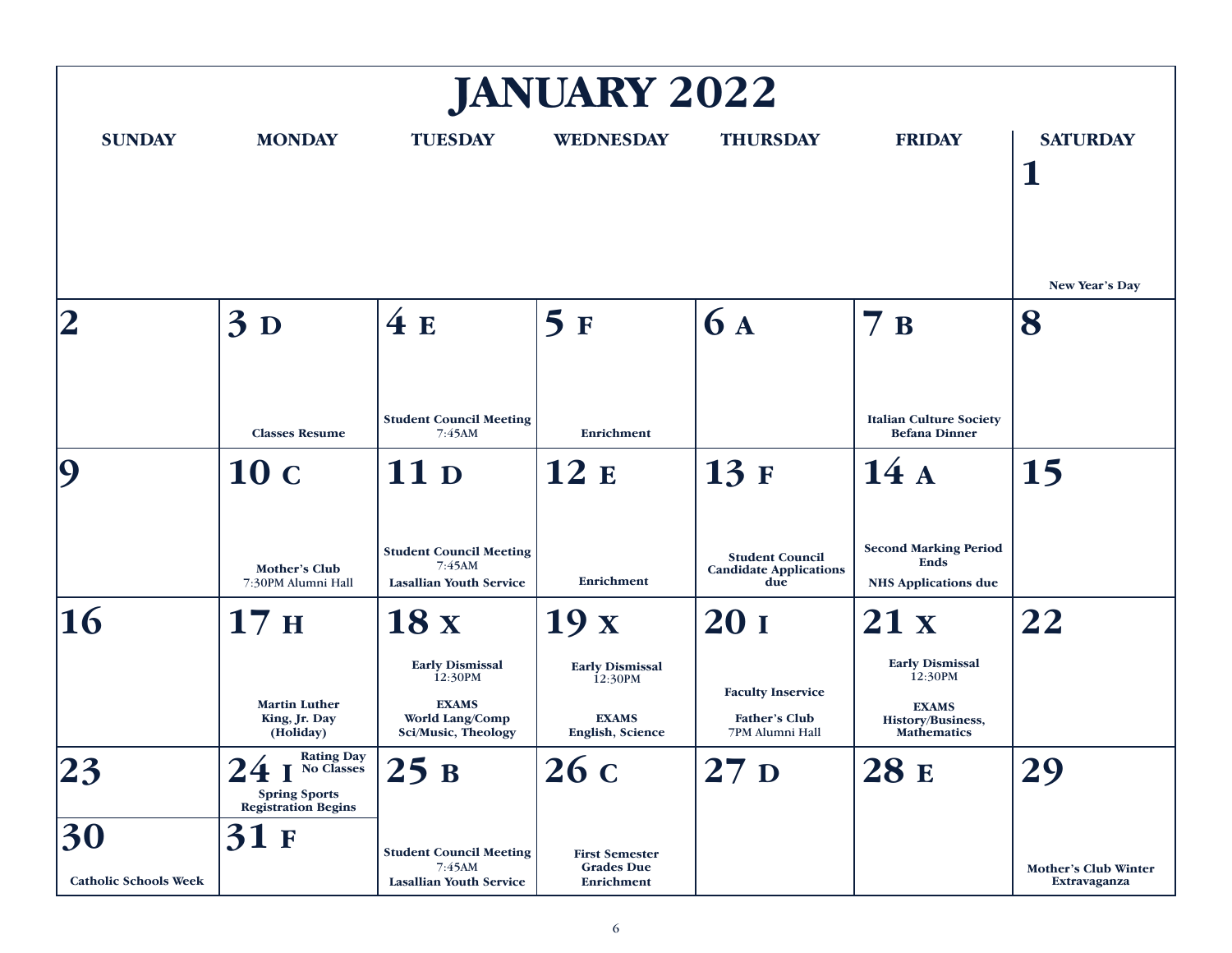| <b>FEBRUARY 2022</b>           |                                                  |                                                                            |                                                                                                                        |                                                                                                                           |                                         |                      |  |  |
|--------------------------------|--------------------------------------------------|----------------------------------------------------------------------------|------------------------------------------------------------------------------------------------------------------------|---------------------------------------------------------------------------------------------------------------------------|-----------------------------------------|----------------------|--|--|
| <b>SUNDAY</b><br><b>MONDAY</b> |                                                  | <b>TUESDAY</b><br>1A                                                       | <b>WEDNESDAY</b><br>2B<br>Overnight Senior Retreat                                                                     | <b>THURSDAY</b><br>3c                                                                                                     | <b>FRIDAY</b><br>4D                     | <b>SATURDAY</b><br>5 |  |  |
|                                |                                                  | <b>Student Council Meeting</b><br>7:45AM                                   | Enrichment                                                                                                             | <b>Parent Teacher</b><br>Conferences                                                                                      |                                         |                      |  |  |
| 6                              | 7E                                               | <b>8F</b>                                                                  | 9<br>$\mathbf{A}$                                                                                                      | 10B                                                                                                                       | 11 с                                    | 12                   |  |  |
|                                | Mothers' Club<br>7:30PM Alumni Hall              | <b>Student Council Meeting</b><br>7:45AM<br><b>Lasallian Youth Service</b> | Enrichment                                                                                                             | <b>Delayed Opening for</b><br><b>Students/Faculty Meeting</b><br><b>College Athletics</b><br><b>Recruiting Info Night</b> |                                         |                      |  |  |
| 13                             | 14 <sub>D</sub>                                  | 15 E                                                                       | <b>16 F</b>                                                                                                            | 17A                                                                                                                       | <b>18 H</b>                             | 19                   |  |  |
|                                |                                                  | <b>Student Council Meeting</b><br>7:45AM                                   | <b>NHS Induction 7:00PM</b><br><b>Enrichment</b>                                                                       | <b>Father's Club</b><br>7:00PM Alumni Hall<br><b>Student Council Primary</b><br><b>Election</b>                           |                                         |                      |  |  |
| 20                             | 21 H                                             | 22B                                                                        | 23c                                                                                                                    | 24p                                                                                                                       | 25E                                     | 26                   |  |  |
|                                | <b>President's Day</b>                           | <b>Student Council Meeting</b><br>7:45AM<br><b>Lasallian Youth Service</b> | Enrichment<br><b>Mid Quarter Checkpoint</b><br>Class of 2026<br><b>Welcome Night</b><br><b>Senior Service Form Due</b> |                                                                                                                           | Freshmen/Sophomore<br><b>Semiformal</b> |                      |  |  |
|                                | <b>28 F</b>                                      |                                                                            |                                                                                                                        |                                                                                                                           |                                         |                      |  |  |
|                                | <b>Spring Sports</b><br><b>Registration Ends</b> |                                                                            |                                                                                                                        |                                                                                                                           |                                         |                      |  |  |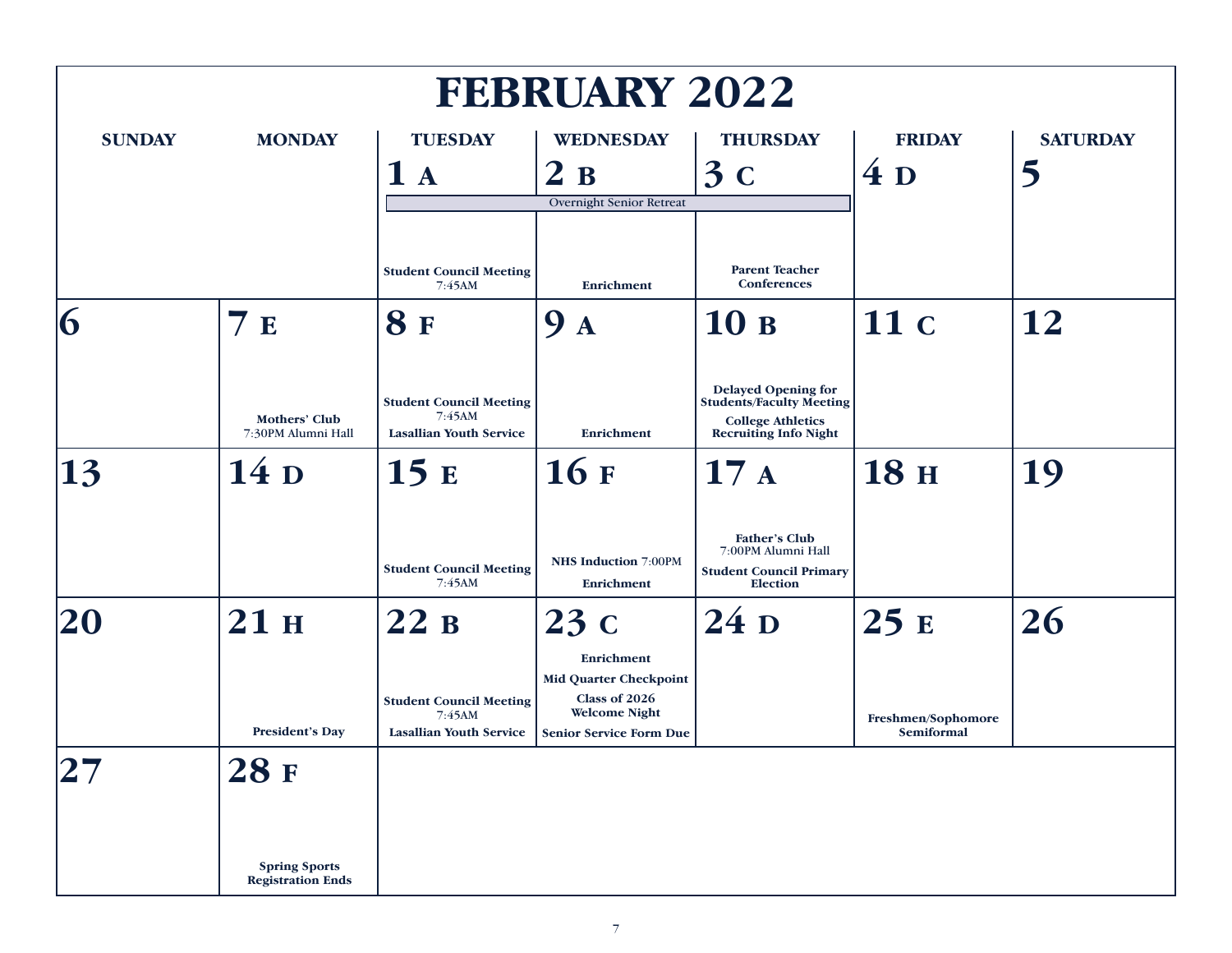| <b>MARCH 2022</b>                               |                                                                                          |                                                                                                                                |                                                                                                                                       |                                                                                                       |                                                                                          |                                                   |  |
|-------------------------------------------------|------------------------------------------------------------------------------------------|--------------------------------------------------------------------------------------------------------------------------------|---------------------------------------------------------------------------------------------------------------------------------------|-------------------------------------------------------------------------------------------------------|------------------------------------------------------------------------------------------|---------------------------------------------------|--|
| <b>SUNDAY</b>                                   | <b>MONDAY</b>                                                                            | <b>TUESDAY</b><br>1A                                                                                                           | <b>WEDNESDAY</b><br>$\mathbf{2}$<br>B                                                                                                 | <b>THURSDAY</b><br>3c<br><b>Freshmen Retreats</b>                                                     | <b>FRIDAY</b><br>4D                                                                      | <b>SATURDAY</b>                                   |  |
| 6                                               | 7<br>${\bf E}$                                                                           | <b>Student Council Meeting</b><br>7:45AM<br><b>8</b> F<br><b>Freshmen Retreats</b>                                             | Ash Wednesday Liturgy<br>9<br>$\mathbf A$                                                                                             | 10B                                                                                                   | <b>Lenten Mission Drive</b><br><b>Begins</b><br>11c                                      | <b>Alumni Mother's</b><br><b>Craft Show</b><br>12 |  |
|                                                 | <b>Board of Trustees</b><br>4:00PM<br><b>Mother's Club Meeting</b><br>7:30PM Alumni Hall | <b>Student Council Meeting</b><br>7:45AM<br><b>Lasallian Youth Service</b><br><b>Sophomore Parent</b><br><b>Guidance Night</b> | <b>Enrichment</b>                                                                                                                     | <b>Blood Drive</b>                                                                                    |                                                                                          | <b>Spring Musical</b>                             |  |
| $\vert 13 \vert$                                | 14 <sub>D</sub>                                                                          | 15E                                                                                                                            | 16F                                                                                                                                   | 17A                                                                                                   | <b>18 н</b>                                                                              | 19                                                |  |
| <b>Spring Musical</b>                           |                                                                                          | <b>Student Council Meeting</b><br>7:45AM                                                                                       | <b>Mother's Club Retreat</b><br><b>Student Council Election</b><br><b>Enrichment</b><br><b>Winter Sports Awards</b><br>6:30PM Theater | <b>Father's Club</b><br>7:00PM Alumni Hall<br><b>Class of 2022 Count Down</b><br>End qtr. for seniors | <b>Spring Musical</b>                                                                    |                                                   |  |
| 20                                              | 21B                                                                                      | 22 с<br>Overnight Senior Retreat                                                                                               | 23p                                                                                                                                   | 24E                                                                                                   | 25F                                                                                      | 26                                                |  |
| <b>Father/Son Communion</b><br><b>Breakfast</b> |                                                                                          | <b>Student Council Meeting</b><br>7:45AM<br><b>Lasallian Youth Service</b>                                                     | <b>SAT Day</b><br><b>Enrichment</b>                                                                                                   | <b>College Admissions Panel</b><br>for Parents and Students                                           | 9th-11th Grade Service<br><b>Forms Due</b><br><b>Third Marking Period</b><br><b>Ends</b> |                                                   |  |
|                                                 | 28 A                                                                                     | 29 B                                                                                                                           | 30 с                                                                                                                                  | <b>31 D</b>                                                                                           |                                                                                          |                                                   |  |
| <b>World Language Week</b>                      |                                                                                          | <b>Student Council Meeting</b><br>7:45AM<br>World Language Honor<br><b>Society Induction</b>                                   | Enrichment                                                                                                                            | <b>Mother/Son Dinner</b>                                                                              |                                                                                          |                                                   |  |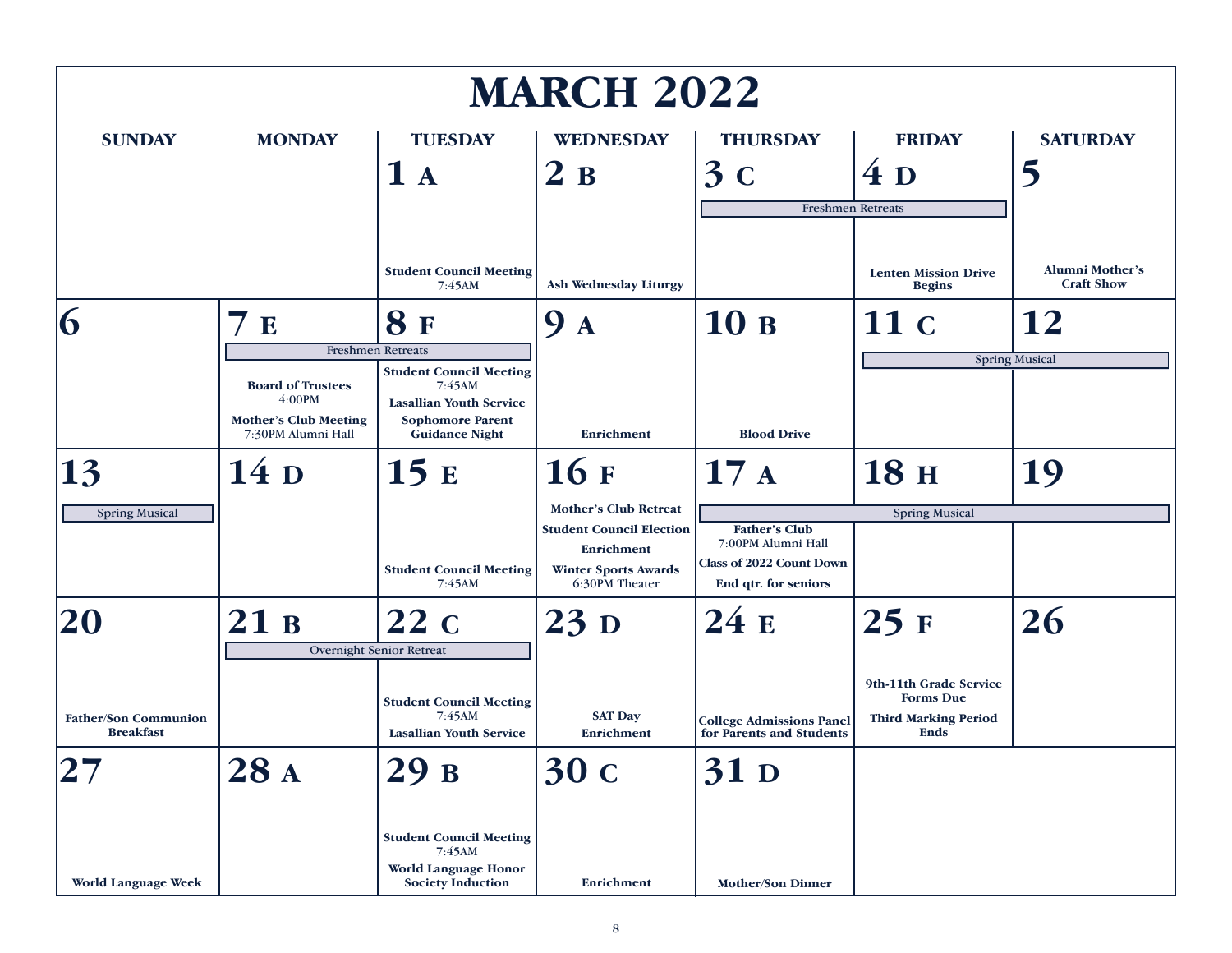| <b>APRIL 2022</b>                            |                                   |                                                                            |                                                      |                                            |                                                                |                                     |  |  |
|----------------------------------------------|-----------------------------------|----------------------------------------------------------------------------|------------------------------------------------------|--------------------------------------------|----------------------------------------------------------------|-------------------------------------|--|--|
| <b>SUNDAY</b>                                | <b>MONDAY</b>                     | <b>TUESDAY</b>                                                             | <b>WEDNESDAY</b>                                     | <b>THURSDAY</b>                            | <b>FRIDAY</b><br>1E                                            | <b>SATURDAY</b><br>$\boldsymbol{2}$ |  |  |
|                                              |                                   |                                                                            |                                                      |                                            | <b>Delayed Opening for</b><br><b>Students/Faculty Meeting</b>  |                                     |  |  |
| $\overline{3}$                               | 4F                                | 5A                                                                         | <b>6</b> B                                           | 7c                                         | <b>8D</b>                                                      | 9                                   |  |  |
| <b>Scholarship Mass and</b><br><b>Brunch</b> | Mother's Club<br>7:30 Alumni Hall | <b>Student Council Meeting</b><br>7:45AM<br><b>Lasallian Youth Service</b> | <b>Spring Concert</b><br>7:00PM<br><b>Enrichment</b> | <b>Father's Club</b><br>7:00PM Alumni Hall | <b>Pony Awards</b><br>Lasalle Awards/<br><b>Prayer Service</b> |                                     |  |  |
| 10                                           | 11 H                              | 12 H                                                                       | 13 H                                                 | 14H                                        | 15H                                                            | 16                                  |  |  |
|                                              |                                   |                                                                            |                                                      |                                            | <b>Good Friday</b>                                             |                                     |  |  |
| 17                                           | <b>18 H</b>                       | 19н                                                                        | <b>20 H</b>                                          | 21 H                                       | 22H                                                            | 23                                  |  |  |
| <b>Easter Sunday</b>                         |                                   |                                                                            |                                                      |                                            |                                                                |                                     |  |  |
|                                              | 25E                               | 26 F                                                                       | 27A                                                  | 28 B                                       | 29 с                                                           | 30                                  |  |  |
|                                              | <b>Classes Resume</b>             | <b>Student Council Meeting</b><br>7:45AM<br><b>Lasallian Youth Service</b> | <b>Enrichment</b>                                    |                                            | <b>Last Day Seniors</b><br><b>Senior Prom</b>                  |                                     |  |  |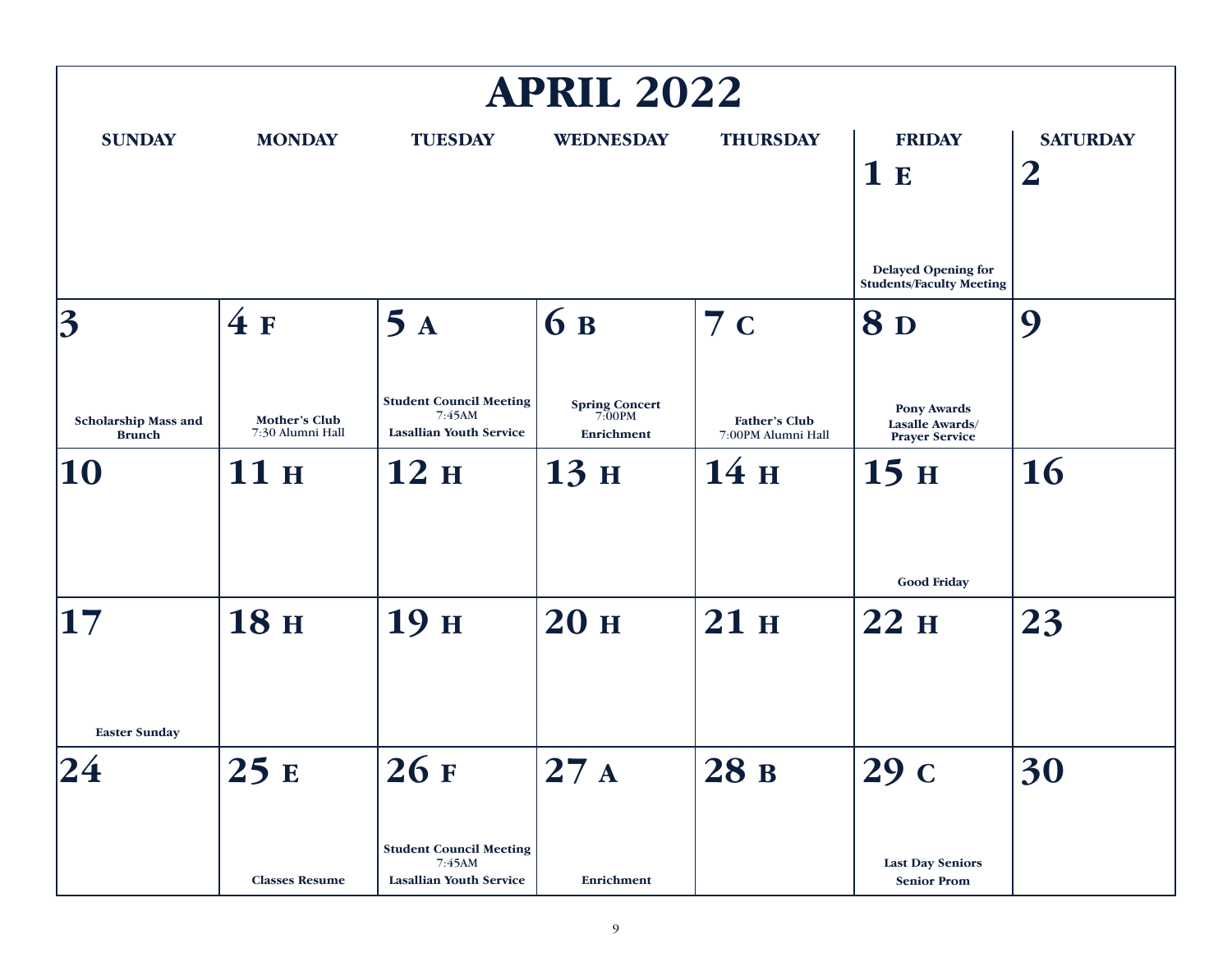| <b>MAY 2022</b>                                                                       |                                                                  |                                                               |                                                                                                    |                                                        |                                                                                    |                 |  |  |
|---------------------------------------------------------------------------------------|------------------------------------------------------------------|---------------------------------------------------------------|----------------------------------------------------------------------------------------------------|--------------------------------------------------------|------------------------------------------------------------------------------------|-----------------|--|--|
| <b>SUNDAY</b>                                                                         | <b>MONDAY</b>                                                    | <b>TUESDAY</b>                                                | <b>WEDNESDAY</b>                                                                                   | <b>THURSDAY</b>                                        | <b>FRIDAY</b>                                                                      | <b>SATURDAY</b> |  |  |
|                                                                                       | 2 <sub>D</sub>                                                   | 3E                                                            | 4F                                                                                                 | 5<br>$\mathbf{A}$                                      | 6 B                                                                                |                 |  |  |
| $5/1 - 5/7$<br><b>Teacher Appreciation</b><br>Week<br><b>AP EXAMS</b><br>$5/2 - 5/16$ | <b>Senior Exams</b><br><b>Science</b> ; English                  | <b>Student Council Meeting</b><br>7:45AM                      | <b>Midquarter Checkpoint</b><br>Enrichment<br><b>Senior Exams</b><br><b>Math</b> ; History/Busines |                                                        | <b>Senior Exams</b><br>Theology, World<br>Language/Comp. Sci<br><b>Junior Prom</b> |                 |  |  |
| 8                                                                                     | 9<br>$\mathbf C$                                                 | 10 <sub>D</sub>                                               | 11 E                                                                                               | 12 F                                                   | 13A                                                                                | 14              |  |  |
| <b>Mother's Day</b>                                                                   | Mother's Club Year End<br><b>Reception</b><br>7:30PM Alumni Hall | <b>Student Council Meeting</b><br>7:45AM                      | <b>Big Brother Social</b><br>Enrichment                                                            | <b>Father's Club</b><br>7:00PM Alumni Hall             |                                                                                    |                 |  |  |
| 15                                                                                    | 16B                                                              | 17c                                                           | <b>18</b> D                                                                                        | 19 E                                                   | <b>20F</b>                                                                         | 21              |  |  |
|                                                                                       |                                                                  | <b>Senior BBQ</b><br><b>Student Council Meeting</b><br>7:45AM | <b>Baccaluareate Mass</b><br>Enrichment                                                            |                                                        | <b>Senior Breakfast and</b><br><b>Graduation Practice</b><br>Graduation            |                 |  |  |
| 22                                                                                    | 23A                                                              | 24B                                                           | 25c                                                                                                | 26 <sub>D</sub>                                        | 27 <sub>H</sub>                                                                    | 28              |  |  |
|                                                                                       |                                                                  | <b>Student Council Meeting</b><br>7:45AM                      | Enrichment<br><b>Spring Sports Awards</b><br>7:00PM Theater                                        | <b>Ascension Thursday/</b><br><b>Grandparents Mass</b> | <b>Lasalle Holiday</b>                                                             |                 |  |  |
|                                                                                       | 30 <sub>H</sub>                                                  | 31 E                                                          |                                                                                                    |                                                        |                                                                                    |                 |  |  |
|                                                                                       | <b>Memorial Day</b><br>(Holiday)                                 |                                                               |                                                                                                    |                                                        |                                                                                    |                 |  |  |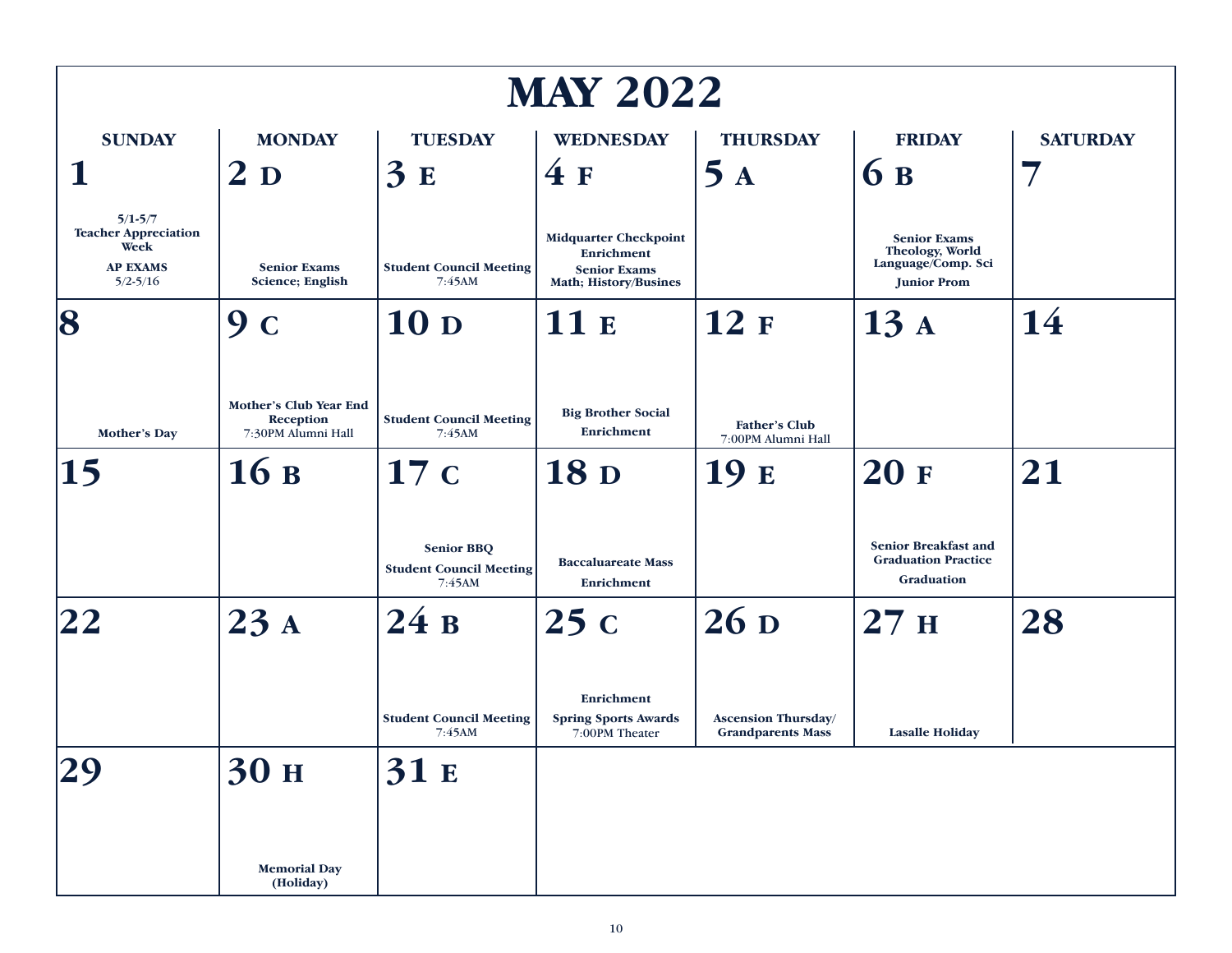| <b>JUNE 2022</b>          |                                                                                                                   |                                                                                 |                                                                                                                                                                 |                                         |                                                       |                                   |  |  |
|---------------------------|-------------------------------------------------------------------------------------------------------------------|---------------------------------------------------------------------------------|-----------------------------------------------------------------------------------------------------------------------------------------------------------------|-----------------------------------------|-------------------------------------------------------|-----------------------------------|--|--|
| <b>SUNDAY</b>             | <b>MONDAY</b>                                                                                                     | <b>TUESDAY</b>                                                                  | <b>WEDNESDAY</b><br>1 <sub>F</sub>                                                                                                                              | <b>THURSDAY</b><br>2A                   | <b>FRIDAY</b><br>3B                                   | <b>SATURDAY</b><br>$\overline{4}$ |  |  |
|                           |                                                                                                                   |                                                                                 |                                                                                                                                                                 | Class of 2026<br><b>Activities Fair</b> | <b>Fourth Marking Period</b><br>Ends                  |                                   |  |  |
| 5                         | 6x<br><b>Early Dismissal</b><br>12:30PM<br><b>Board of Trustees</b><br>4:00PM<br><b>EXAMS</b><br>Science; English | 7x<br><b>Early Dismissal</b><br>12:30PM<br><b>EXAMS</b><br><b>Math; History</b> | <b>8x</b><br><b>Early Dismissal</b><br>12:30PM<br><b>EXAMS</b><br>Theology/World Language<br><b>Middle School</b><br><b>Information Night</b><br>6:30PM Theater | 91<br><b>Faculty Inservice</b>          | <b>10</b> I<br>Last Day Faculty/<br><b>Grades Due</b> | 11<br><b>CBA Family BBQ</b>       |  |  |
| 12                        | 13<br><b>Father/Son Golf Outing</b>                                                                               | 14                                                                              | 15                                                                                                                                                              | <b>16</b>                               | 17                                                    | 18                                |  |  |
| 19<br><b>Father's Day</b> | 20                                                                                                                | 21                                                                              | 22                                                                                                                                                              | 23                                      | 24                                                    | 25                                |  |  |
| 26                        | 27                                                                                                                | 28                                                                              | 29                                                                                                                                                              | 30                                      |                                                       |                                   |  |  |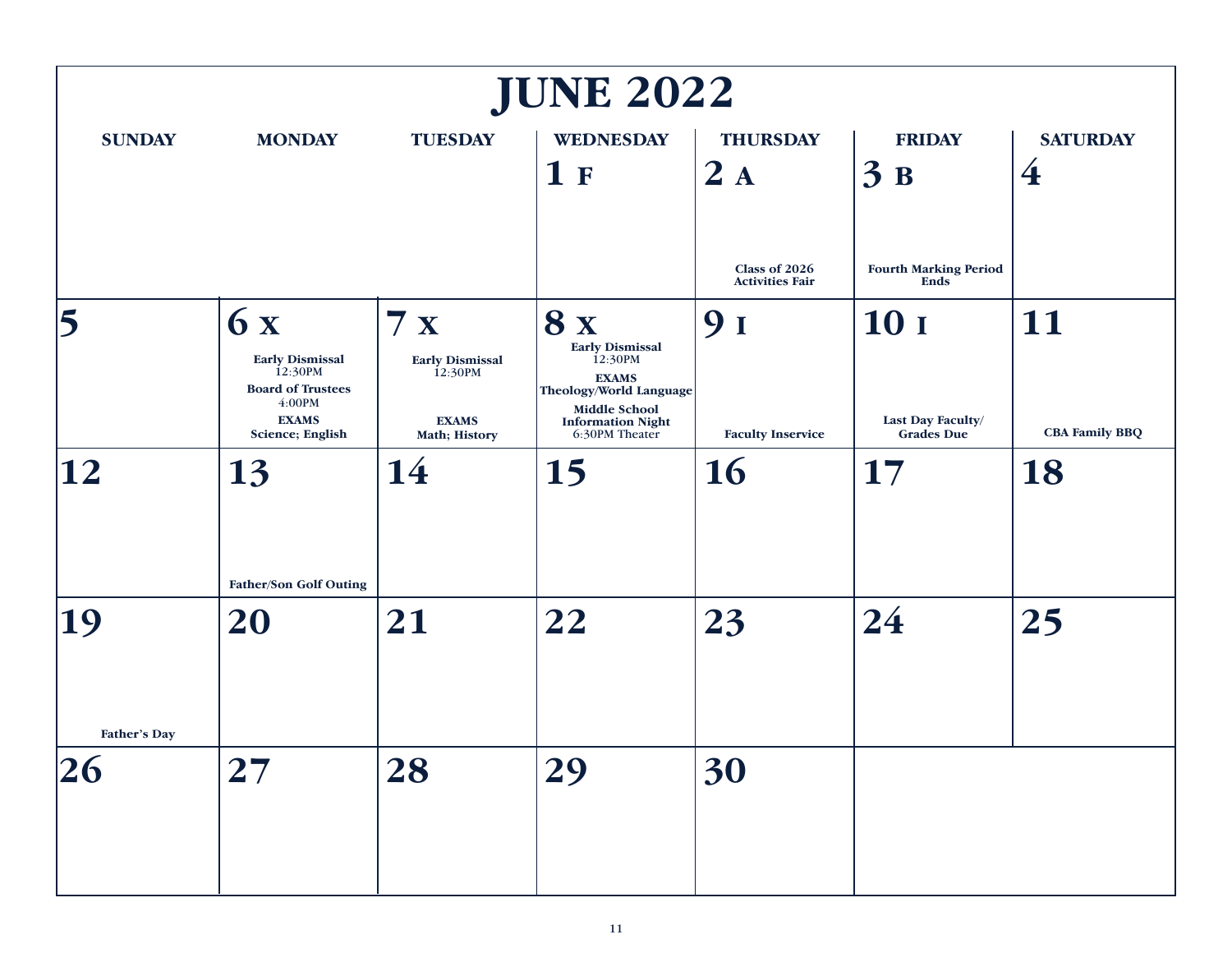| <b>JULY 2022</b> |                               |                |                  |                 |                              |                                   |  |  |
|------------------|-------------------------------|----------------|------------------|-----------------|------------------------------|-----------------------------------|--|--|
| <b>SUNDAY</b>    | <b>MONDAY</b>                 | <b>TUESDAY</b> | <b>WEDNESDAY</b> | <b>THURSDAY</b> | <b>FRIDAY</b><br>$\mathbf 1$ | <b>SATURDAY</b><br>$\overline{2}$ |  |  |
| 3                | $\overline{4}$                | 5              | 6                | 7               | 8                            | 9                                 |  |  |
| 10               | <b>Independence Day</b><br>11 | 12             | 13               | 14              | 15                           | 16                                |  |  |
| $\vert$ 17       | 18                            | 19             | 20               | 21              | 22                           | 23                                |  |  |
| 24 <br>31        | 25                            | 26             | 27               | 28              | 29                           | 30                                |  |  |